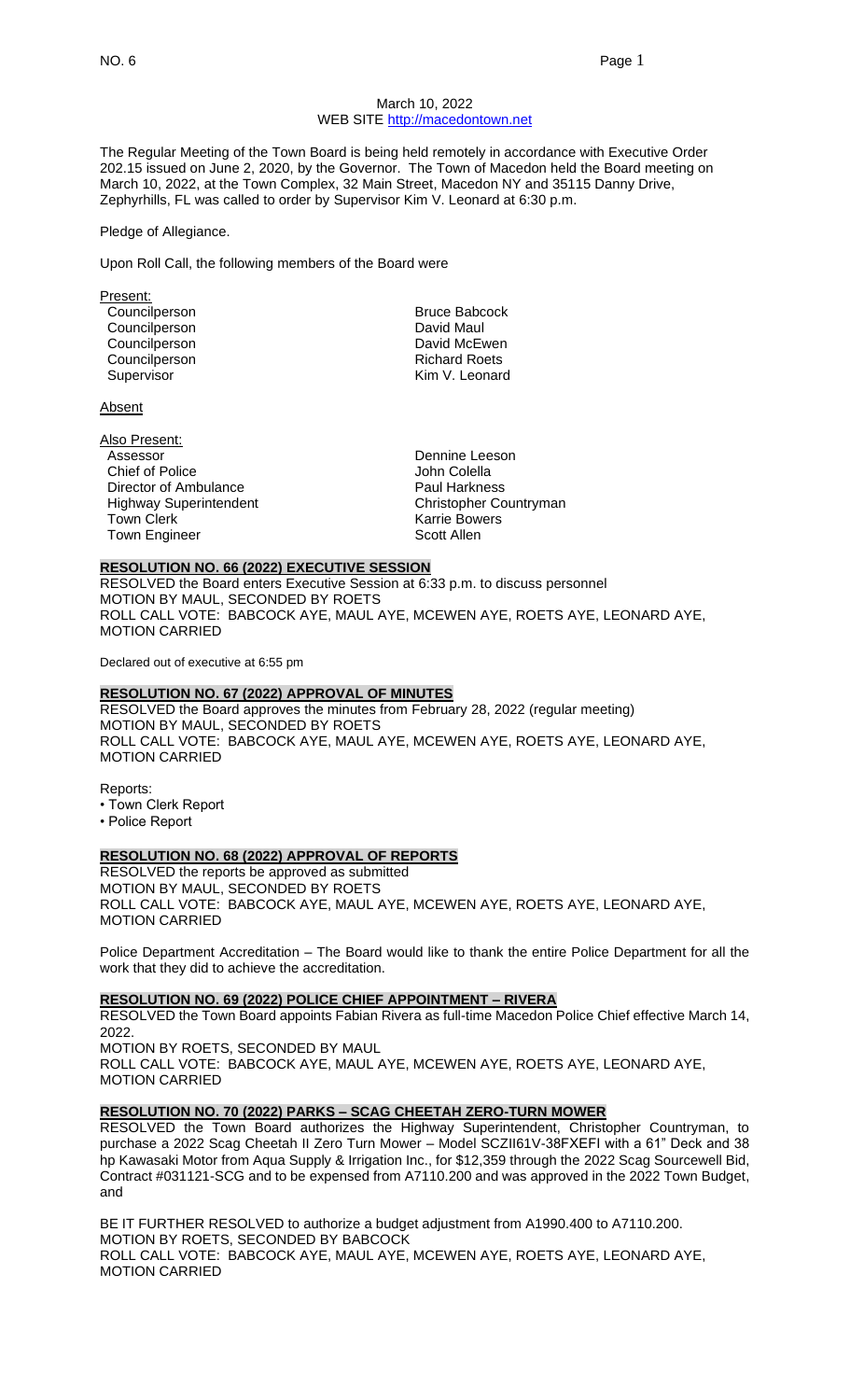### **RESOLUTION NO. 71 (2022) ZONING BOARD OF APPEALS APPOINTMENT - JENKINS**

RESOLVED the Town Board appoints John Jenkins as Zoning Board of Appeals Member effective 3/10/22 for a term to expire 12/31/26. MOTION BY BABCOCK, SECONDED BY ROETS ROLL CALL VOTE: BABCOCK AYE, MAUL AYE, MCEWEN AYE, ROETS AYE, LEONARD AYE, MOTION CARRIED

# **RESOLUTION NO. 72 (2022) ZONING BOARD OF APPEALS APPOINTMENT - MOSHER**

RESOLVED the Town Board appoints Michael Mosher as Zoning Board of Appeals Interim Chairman effective 3/10/22.

MOTION BY MAUL, SECONDED BY BABCOCK ROLL CALL VOTE: BABCOCK AYE, MAUL AYE, MCEWEN AYE, ROETS AYE, LEONARD AYE, MOTION CARRIED

#### **RESOLUTION NO. 73 (2022) 1936 NYS ROUTE 31 AMAZING PROPERTIES – SPECIAL USE PERMIT REFERRAL AND PUBLIC HEARING**

RESOLVED the Town Board refers the Special Use Permit Application by Amazing Properties to convert the building at 1936 NYS Route 31 from a group home to a multi-family dwelling to the Town and County Planning Boards for review and referral,

AND BE IT FURTHER RESOLVED, the Town Board authorizes the Town Clerk to advertise for a Public Hearing on April 14, 2022, at 7:10 pm to hear public comment on the Application. MOTION BY MAUL, SECONDED BY ROETS ROLL CALL VOTE: BABCOCK AYE, MAUL AYE, MCEWEN AYE, ROETS AYE, LEONARD AYE, MOTION CARRIED

# **RESOLUTION NO. 74 (2022) BUILDING AND ZONING SUMMER INTERN ADVERTISEMENT**

RESOLVED the Town Board authorizes the Clerk to advertise for the Part-Time Summer Intern position for the Building and Zoning Department, as budgeted in A8010.100.

MOTION BY MAUL, SECONDED BY ROETS

ROLL CALL VOTE: BABCOCK AYE, MAUL AYE, MCEWEN AYE, ROETS AYE, LEONARD AYE, MOTION CARRIED

#### **RESOLUTION NO. 75 (2022) NY MAIN STREET TECHNICAL ASSISTANCE GRANT – EDR AWARD OF CONTRACT**

RESOLVED the Town Board authorizes the Supervisor to sign the Agreement for Professional Services contract with EDR relative to preparing a Downtown Economic Resiliency and Recovery Plan for the Hamlet Business District on Route 31 for a lump sum fee of \$22,000.00 expensed from CD1440.404. MOTION BY ROETS, SECONDED BY BABCOCK

ROLL CALL VOTE: BABCOCK AYE, MAUL AYE, MCEWEN AYE, ROETS AYE, LEONARD AYE, MOTION CARRIED

#### **RESOLUTION NO. 76 (2022) TROLLEY STOP PARK – PAVILION PURCHASE PORTER CORPORATION**

RESOLVED the Town Board authorizes the purchase of a 24 foot by 34-foot pavilion structure from Porter Corporation per their quote dated March 8, 2022, to be installed at the Trolley Stop Pocket Park by Town Labor forces, for a cost of \$58,090.00 to be expensed from CD1620.204. MOTION BY MAUL, SECONDED BY MCEWEN

ROLL CALL VOTE: BABCOCK AYE, MAUL AYE, MCEWEN AYE, ROETS AYE, LEONARD AYE, MOTION CARRIED

# **RESOLUTION NO. 77 (2022) TROLLEY STOP PARK – EQUIPMENT PURCHASE BARCO PRODUCTS**

RESOLVED the Town Board authorizes the purchase of 3 hexagon tables, 3 hexagon handicap accessible tables, and 3 six-foot-long benches from Barco Products per their quote dated 3/7/2022, with the subject tables and benches to be installed at the Trolley Stop Pocket Park, for a cost of \$9,762.16 to be expensed from CD1620.204.

MOTION BY ROETS, SECONDED BY MCEWEN

ROLL CALL VOTE: BABCOCK AYE, MAUL AYE, MCEWEN AYE, ROETS AYE, LEONARD AYE, MOTION CARRIED

### **RESOLUTION NO. 78 (2022) AUTHORIZING THE ACCEPTANCE OF AN ENGINEERING PLANNING GRANT (EPG)**

**WHEREAS**, the Town of Macedon has applied for a New York State Consolidated Funding Application (CFA) to perform a Collection System Evaluation Report; and

**WHEREAS**, the New York State DEC/EFC Wastewater Infrastructure Engineering Planning Grant (i.e. EPG) program has been identified as an eligible funding source for this project; and

**WHEREAS**, the Town has been selected to receive up to \$30,000 from EPG to fund the Town's Collection System Evaluation Project.

**WHEREAS,** The Engineering Plan Grant program requires a Local Match of a minimum of 20% of the EPG award amounting to \$6,000.

**THEREFORE, BE IT RESOLVED**, that the Town of Macedon authorizes and appropriates a minimum 20% local match required by the Engineering Planning Grant Program for the Collection System